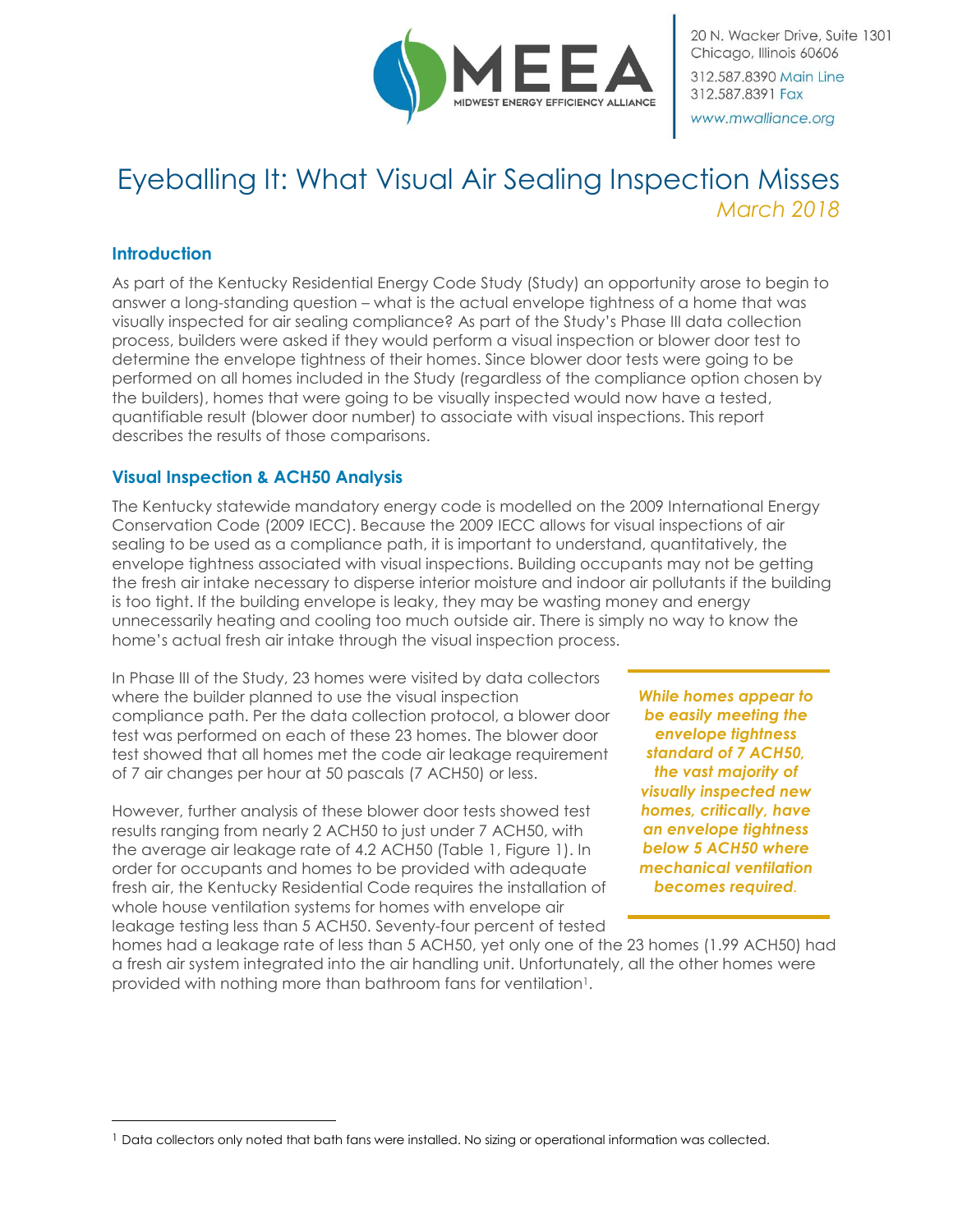

312.587.8390 Main Line 312.587.8391 Fax

www.mwalliance.org

| Visual Inspection and ACH Comparison - Original Sample |             |
|--------------------------------------------------------|-------------|
| Median (ACH50)                                         | 4.3         |
| Average (ACH50)                                        | 4.2         |
| Range (ACH50)                                          | 5.0         |
| Maximum (ACH50)                                        | 7.0         |
| Minimum (ACH50)                                        | 2.0         |
| <b>Standard Deviation</b>                              | 1.6         |
| Sample Size                                            | 23          |
| Number of homes with < 5 ACH50                         | 17          |
| Percent of Sample Size <5 ACH50                        | $\Lambda\%$ |

*Table 1: Blower door test results of homes using visual inspection to comply with the energy code requirements.*



Figure 1: Histogram indicating the frequency of blower door test results of homes using visual *inspection to comply with the energy code*

## **Expanding the Sample**

 $\overline{a}$ 

Prior to participating in the Study, all builders were asked about how they planned to comply with air sealing requirements. Many builders responded that they were not sure or chose not to answer the question. As a second method of investigating the visual inspection/ACH question, HERS rating data was used to determine the average percentage of homes getting a blower door test. It was assumed that blower door tests would only be performed if a HERS rating was being done. Analyzing statewide data regarding Kentucky HERS ratings, it was determined that 16% of homes built in Kentucky from 2014 to 2016 had a HERS rating done.<sup>2,3</sup>

<sup>2</sup> RESNET, who administers the HERS program, provided complete data on all rated homes in Kentucky

<sup>&</sup>lt;sup>3</sup> A blower door test is required in order to provide a HERS rating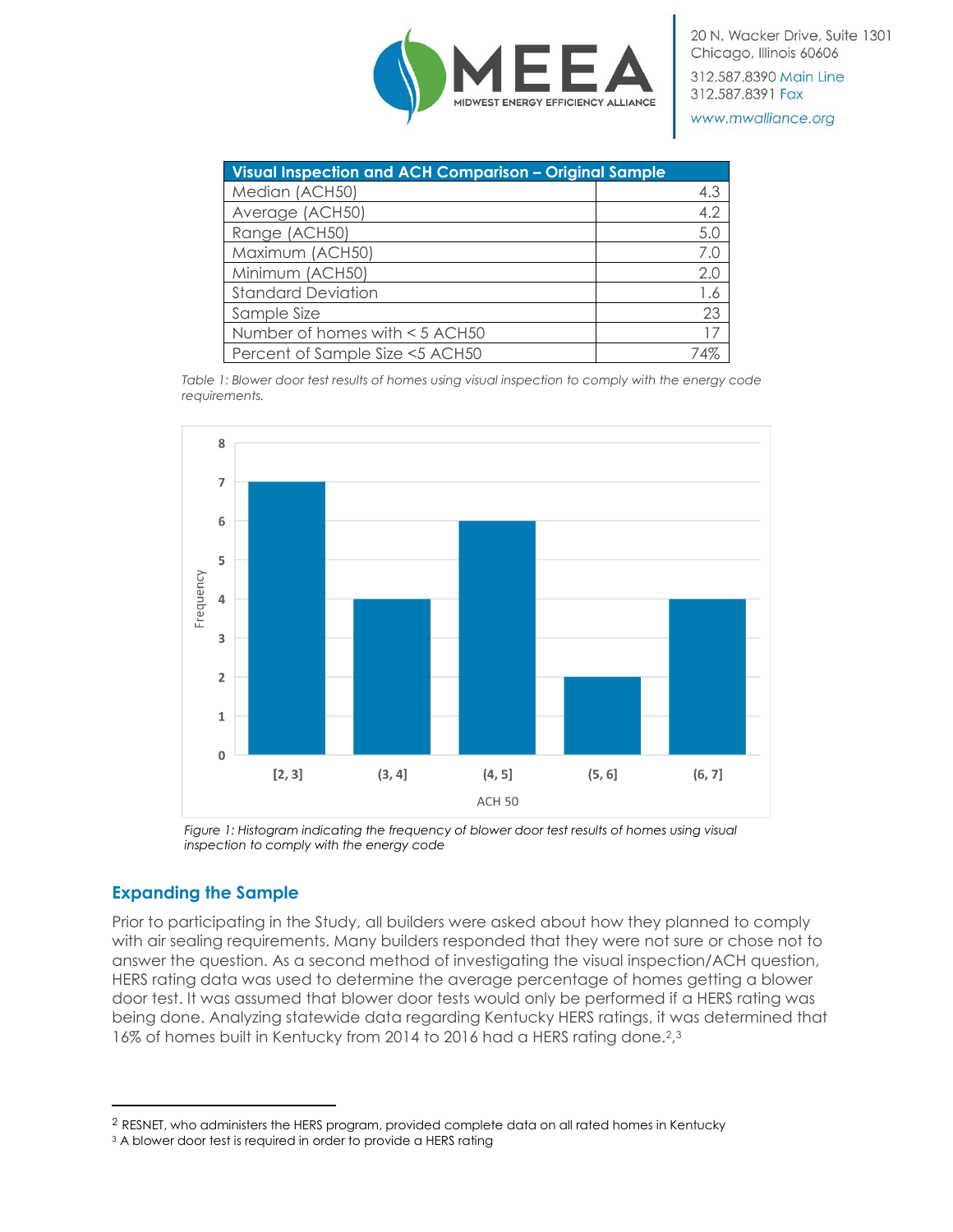

20 N. Wacker Drive, Suite 1301 Chicago, Illinois 60606 312.587.8390 Main Line 312.587.8391 Fax www.mwalliance.org

An additional 31 homes surveyed in the Study were identified as having no predetermined method of air sealing compliance. Based on the fact that 16% of homes statewide received HERS ratings in recent years, 16% of those 31 Study homes were randomly assigned as having had a blower door test and 84% were randomly assigned as having complied using a visual inspection. This added 26 more homes to the visual inspection compliance dataset.

With this increased sample size, the same statistical analysis was run to compare the blower door test results of all 49 homes (23 from the original data set and 26 from the expanded data set). Again, all the visually inspected homes met the air leakage requirement of 7 ACH50 or less. The detailed results of the expanded dataset were also strikingly similar to those from the smaller dataset, with blower door test results ranging from 1.9 ACH50 to 7.0 ACH50 and an average air leakage rate of 4.0 ACH50 (Table 2). The distribution of these results was also similar to that of the smaller sample size (Figure 2). Of the homes in the expanded data set, 68% had an air leakage rate of less than 5 ACH50. Only four of the homes in the expanded data set had a fresh air system integrated into the air handling unit, with the remainder of the homes just having bathroom fans.

| Visual Inspection and ACH Comparison - Expanded Sample Size |     |
|-------------------------------------------------------------|-----|
| Median                                                      | 3.9 |
| Average                                                     | 4.0 |
| Range                                                       | 5.1 |
| Maximum                                                     | 7.0 |
| Minimum                                                     | 1.9 |
| <b>Standard Deviation</b>                                   | 1.5 |
| Sample Size                                                 | 49  |
| Number of homes with < 5 ACH                                | 32  |
| Percent of Sample Size <5 ACH50                             |     |

*Table 2: Blower door test results of expanded data set homes using visual inspections to comply with the energy codes.*



*Figure 2: Histogram indicating the frequency of blower door test results of homes in the expanded data set using visual inspection to comply with the energy code.*